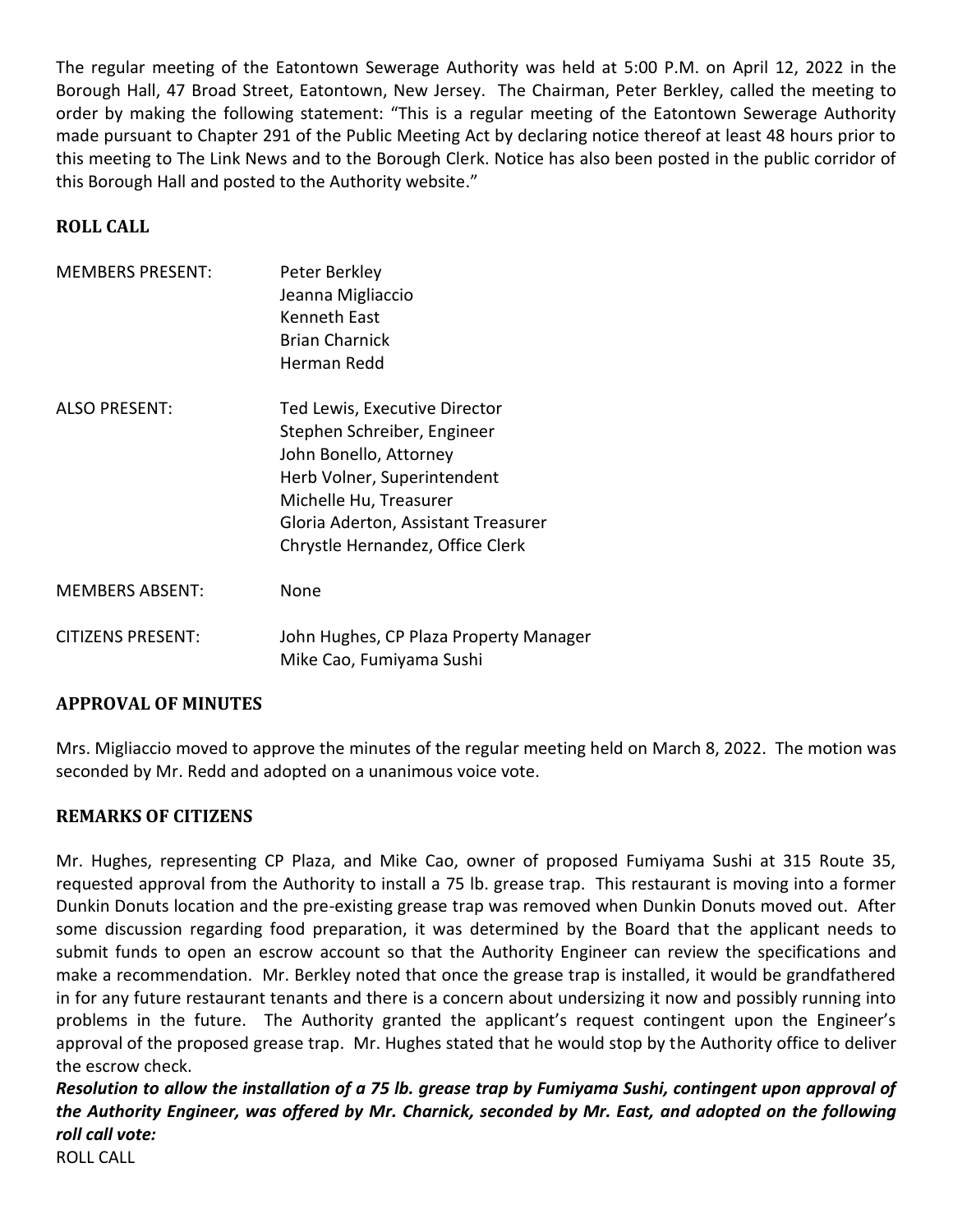AFFIRMATIVE: Peter Berkley, Jeanna Migliaccio, Kenneth East, Brian Charnick, and Herman Redd NEGATIVE: None ABSTENTION: None ABSENT: None

# **REPORTS OF COMMITTEES, MEMBERS, & ENGINEER**

(Mr. Berkley requested that future meeting agendas include a listing of the Authority Committees)

## **Engineering Committee**

There was no committee report.

## **Technological Committee**

Mr. Berkley is working on getting information from the County regarding cybersecurity tests and workshops they offer. Mr. Charnick noted that the AEA digital newsletter includes an article on cybersecurity and a free vulnerability assessment but as he was the only one that received the newsletter, he will forward it to the other Board members for reference.

## **Executive Director's Report \***

Mr. Lewis presented the Executive Director's report with the following additions:

# • **Post-dated Payments**

Mr. Lewis requested a change in the Rules and Regulations stating that the Authority will not accept postdated checks as there have been some issues in the past with them. Mr. Bonello noted that, under the law, a post-dated check is the equivalent of a personal note and the Authority does not accept notes for sewer payments.

# • **Project Closeouts**

The Authority's Rules and Regulations currently require that developers submit final project information in GIS format which is causing delays in closing out projects as most of them do not have the software necessary to generate shapefiles. After some discussion, it was decided to remove the GIS requirement as there are alternate ways to generate GIS-compatible files from pdf or CAD files.

*Resolution to remove the GIS requirement for project closeouts from the Authority Rules and Regulations was offered by Mr. Berkley, seconded by Mr. Redd, and adopted on the following roll call vote:* 

ROLL CALL

AFFIRMATIVE: Peter Berkley, Jeanna Migliaccio, Kenneth East, Brian Charnick, and Herman Redd NEGATIVE: None ABSTENTION: None ABSENT: None

# • **Sun Eagles**

Mr. Lewis obtained a copy of the Planning Board resolution approving the Sun Eagles project and it clearly stated that all fees had to be paid before construction permits would be issued, however, the permits were issued before the Authority's fees, approximately \$284,000, had been paid. Mr. Lewis spoke to the building department to ensure no Certificates of Occupancy will be issued before the Authority's fees are paid.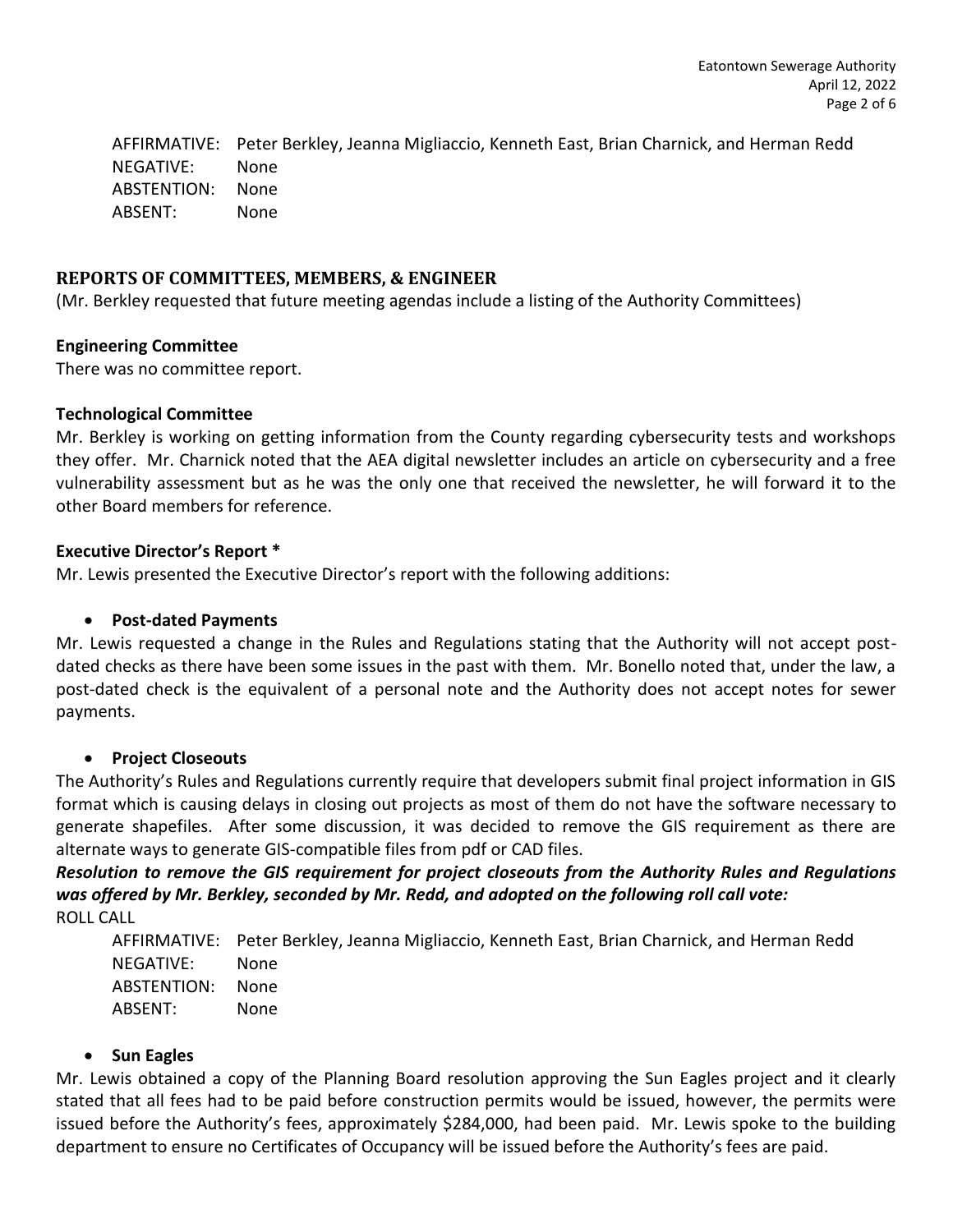### **Superintendent's Report \***

Mr. Volner presented his report with no additions.

# **Attorney's Report**

There was no attorney's report.

#### **Engineer's Report \***

Mr. Schreiber presented the Engineer's report with the following additions:

#### • **Route 35 Emergency Sanitary Sewer Replacement**

Mr. Schreiber reviewed the video and submitted a proposal for pipe lining. Mr. Schreiber noted that the current cost and supply chain issues would make this an expensive endeavor right now but future lining projects could be broken into phases and planned for when costs come down.

#### • **Old Orchard Pump Station Replacement**

Mr. Schreiber noted that there are no changes in the project and it is anticipated to start around July based on current supply chain estimates.

## **PROGRESS OF PROJECTS**

• **Old Orchard Pump Station Replacement**

Status as discussed previously in Engineer's report.

#### **UNFINISHED BUSINESS**

• **Route 35 Emergency Sewer Replacement**

Status as discussed previously in Engineer's report.

#### • **Borough 2022 Capital Improvement Program – Sewer Rehabilitation**

Mr. Schreiber spoke to the Borough regarding making sewer rehabilitation part of planned street upgrades and repaving in order to consolidate effort and reduce costs. The Borough was amenable to the idea but there is no Scope of Work determined yet, again because of the elevated construction costs.

#### **NEW BUSINESS**

• **Renewal of landscaping contract with T.A.D. Landscape & Design**

Mr. Volner has been very satisfied with the performance of T.A.D. Landscaping and would like to continue to use their services.

# *Resolution to renew the contract with T.A.D. Landscaping & Design for maintaining Authority easements and properties was offered by Mr. East, seconded by Mr. Charnick, and adopted on the following roll call vote:*

#### ROLL CALL

AFFIRMATIVE: Peter Berkley, Jeanna Migliaccio, Kenneth East, Brian Charnick, and Herman Redd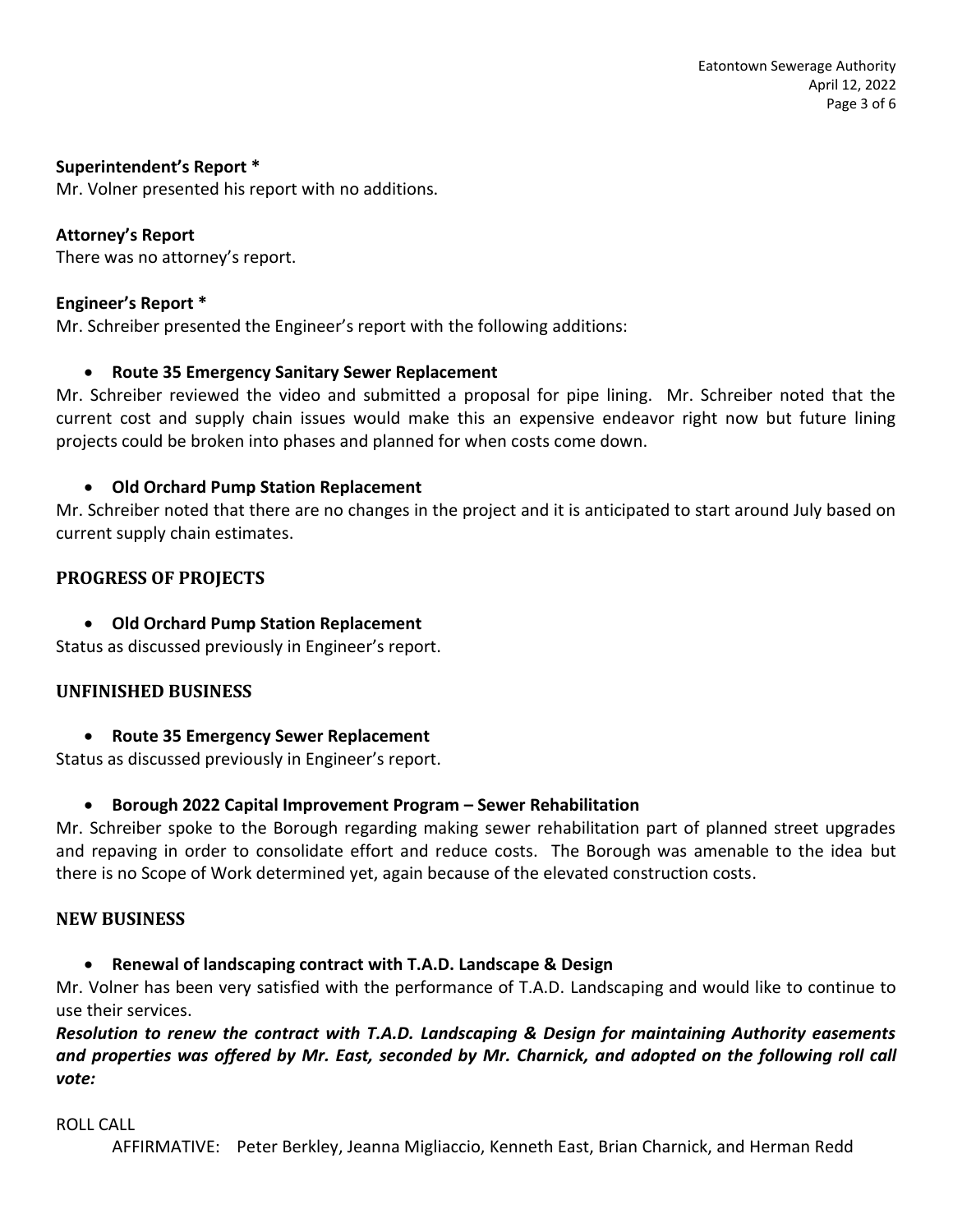NEGATIVE: None ABSTENTION: None ABSENT: None

#### • **Post-dated Checks**

As previously discussed

### • **Requirement of As-Built drawings for tenant fit-up projects**

As previously discussed

• **Fumiyama Sushi Restaurant, 315 Hwy 35 North, Block 3801 Lot 21.01**

As previously discussed

• **2022 Sewer Collection System Rehabilitation**

As previously discussed

• **Resolution #2022-04-01: Closing out Dunkin Donuts project and releasing Performance Guarantee, 775 Hope Rd, Block 1802 Lot 6**

*Resolution to close out the Dunkin Donuts project at 775 Hope Rd, Block 1802 Lot 6, and release the Performance Guarantee was offered Mr. Berkley, seconded by Mr. Redd, and adopted on the following roll call vote:* 

ROLL CALL

AFFIRMATIVE: Peter Berkley, Jeanna Migliaccio, Kenneth East, Brian Charnick, and Herman Redd NEGATIVE: None ABSTENTION: None ABSENT: None

#### • **Asset Management Conference Call**

Mr. Berkley, Mr. East, and Mrs. Aderton participated in a conference call with Mr. Schreiber and other T&M personnel to discuss asset management plans. T&M is going to create a proposal with various plan options over a variety of time periods (5 year, 10 year, etc.). One item of note on the call was that wastewater utilities such as the Authority aren't required to have an asset management plan in place to obtain funding but they must have one for those particular improvements prior to closing out funding. Mr. Schreiber is going to have his office investigate if there is any funding remaining from the State for creating asset management plans as there had been some offered in the past.

#### **BILLS**

*Resolution to authorize paying the bills in the amount of \$318,711.02 as submitted from the operating account in Kearny Bank was offered by Mr. Berkley, seconded by Mrs. Migliaccio, and adopted on the following roll call vote:* 

#### ROLL CALL

AFFIRMATIVE: Peter Berkley, Jeanna Migliaccio, Kenneth East, Brian Charnick, and Herman Redd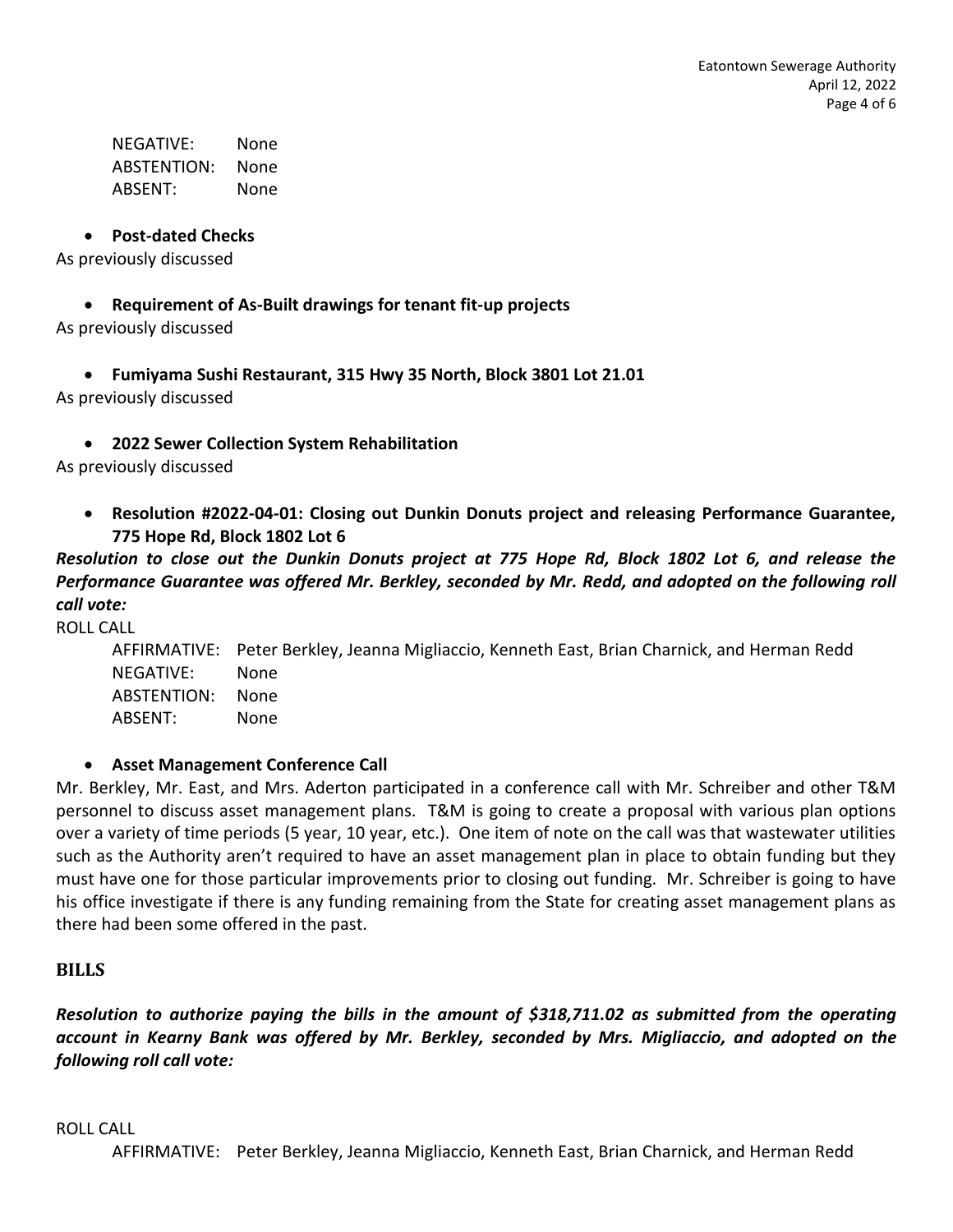NEGATIVE: None ABSTENTION: None ABSENT: None

# **APPROVAL OF TRANSFERS FROM THE FOLLOWING ACCOUNTS**

| TD Revenue Trust to Kearny Bank Operating Account and Payroll Account: |                  |              |
|------------------------------------------------------------------------|------------------|--------------|
| (April 2022 Operating Expenses)                                        |                  | \$318,711.02 |
| (May 2022 Salaries)                                                    |                  | \$33,974.62  |
|                                                                        | Total Transfers: | \$352,685.64 |

*Resolution to authorize the monthly transfers from the TD Bank revenue trust account to Kearny Bank operating account to pay the bills in the amount of \$318,711.02, and to Kearny Bank payroll account for the payroll of May 2022 in the amount of \$33,974.62, was offered by Mr. Berkley, seconded by Mr. East, and adopted on the following roll call vote:*

ROLL CALL

|             | AFFIRMATIVE: Peter Berkley, Jeanna Migliaccio, Kenneth East, Brian Charnick, and Herman Redd |
|-------------|----------------------------------------------------------------------------------------------|
| NEGATIVE:   | <b>None</b>                                                                                  |
| ABSTENTION: | None                                                                                         |
| ABSENT:     | None                                                                                         |

*Resolution to authorize payments for capital improvements from the Kearny Bank operating account to T&M Associates in the amount of \$1,948.00 for work relating to Old Orchard Pump Station Replacement Contract Administration and Inspection and \$539.00 for work relating to Route 35 Emergency Sewer Replacement; to Cleary Giacobbe Alfieri Jacobs LLC in the amount of \$1,512.00 for Old Orchard Pump Station Easements legal fees; to J Fletcher Creamer & Son, Inc. in the amount of \$180,696.89 for work relating to Route 35 Emergency Sewer Replacement was offered by Mr. Berkley, seconded by Mr. Redd, and adopted on the following roll call vote:* 

ROLL CALL

|             | AFFIRMATIVE: Peter Berkley, Jeanna Migliaccio, Kenneth East, Brian Charnick, and Herman Redd |
|-------------|----------------------------------------------------------------------------------------------|
| NEGATIVE:   | None.                                                                                        |
| ABSTENTION: | None                                                                                         |
| ABSENT:     | None.                                                                                        |

#### **EXECUTIVE SESSION**

A motion to go into Executive Session at 6:00 pm for the purpose of discussing the Authority's relationship with the Borough was offered by Mr. Berkley, seconded by Mr. Redd, and adopted on a unanimous voice vote. Upon completion, the Executive Session was closed.

# **ADJOURNMENT**